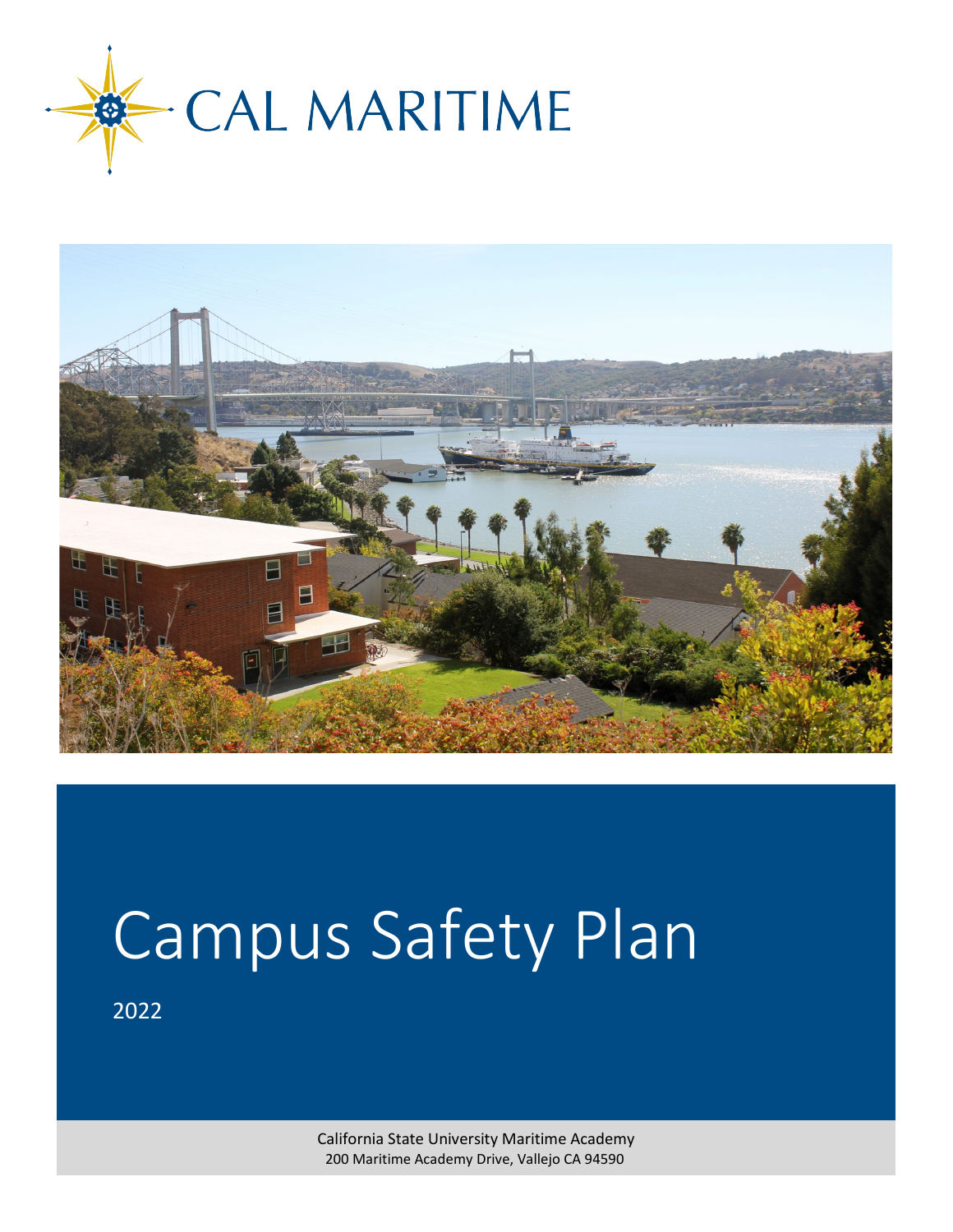## **AVAILABILITY, LOCATION, AND METHODS TO SUMMON LAW ENFORCEMENT ASSISTANCE**

### **Enforcement and Arrest Authority**

The California State University Maritime Academy Police Department is located at the entrance of campus, at Maritime Academy Drive and Country Lane. The department provides police services 24 hours a day to our community. Police Dispatch can be reached directly 24 hours a day by phone at 707-654-1176. The peace officers of Cal Maritime have state-wide police authority and jurisdiction per Penal Code 830.2 and Education Code 89560 and are vested with law enforcement powers and responsibilities identical to the local police or sheriff departments in your home community.

Contra Costa County Sheriff's Department has primary jurisdiction for the Maritime Safety and Security Center (MSSC) located at 756 West Gertrude Avenue, Richmond, California 94801*.* The Sheriff's Department can be reached 24 hours per day at 925-335-1500. In addition, Chevron Refinery Security and Fire can be reached at (510) 242-4200 and the Richmond Police Department at (510) 233-1214.

#### **Crime Reporting**

The campus community is strongly encouraged to report all known or suspected incidents of criminal activity on campus to the University Police Department as soon as possible. When calling the University Police Department, always:

- Give your name, telephone number, and location.
- Give clear and accurate information.
- Be prepared to supply suspect and vehicle description and direction of travel.
- DON'T HANG UP! Follow the instructions of the dispatcher.

#### **By Telephone Contact:**

- Emergency: 9-1-1
- Main Campus: University Police: (707) 654-1111
- MSSC: Contract Costa County Sherriff's Department: 925-335-1500

#### **Emergency Blue Light Call Stations (Main Campus):**

• These 9-1-1 button-activated emergency telephone stations will put you in direct contact with emergency personnel for any emergency need. 16 Emergency Blue Light call stations are located throughout the Cal Maritime campus.

#### **In-Person Contact (Main Campus):**

- Cal Maritime Police Department is located at the corner of Maritime Academy Drive and Country Lane.
- Vallejo Police Department: 111 Amador St, Vallejo, CA 94590
- Richmond Police Department: 1701 Regatta Blvd, Richmond, CA 94804

# **SPECIAL SAFEGUARDS FOR FACILITIES OR ACTIVITIES**

#### **Security of and Access to Campus Facilities**

All campus facilities are key or key-card accessed, and most are open daily for scheduled campus community use. The Housing and Residential Life Complexes are accessible by key card for the gates and resident rooms. Campus key control and distribution is a function of Facilities Services. To provide for the security of campus facilities, University Police enforces Educational Code 89031 & Housing Policies. Campus facility access may be revoked per Penal Code 626. Non-monitored, recording security cameras are located in various buildings throughout campus.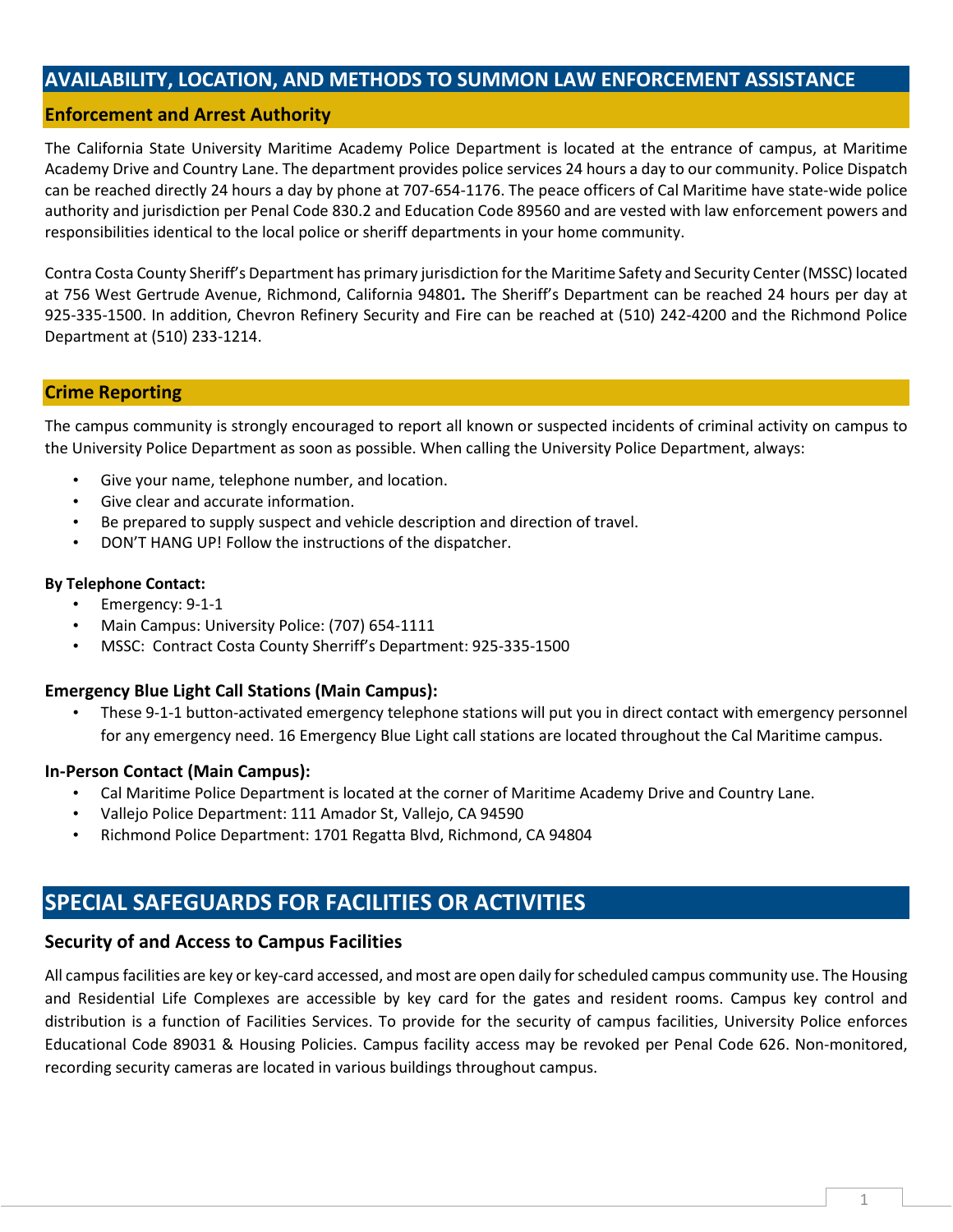# **Security Considerations Used in Maintenance of Campus Facilities**

Regular inspections and security surveys of campus indoor/outdoor lighting, shrubbery, and walkways are conducted. The University participates in Crime Prevention through Environmental Design concepts for planning and improvements on campus.

# **Special Event Safety Planning**

Preparation for large events on campus involves the creation of Incident Action Plans, according to the Standardized Emergency Management System, and in collaboration with mutual aid agencies and contracted safety personnel.

## **New Student Orientation**

University Police personnel provide personal safety tips and emergency contact information to new students on a regular basis. Students are informed of policies and safety programs through regular outreach through email, social media, and tabling at events throughout the academic year.

## **New Employee Orientation**

The offices of Environmental Health & Safety and Human Resources present safety policies and procedures to new employees through in-person orientations. Employees are informed of injury and illness prevention, workplace violence prevention, confidential victim/survivor counseling services, safety programs, and voluntary, confidential crime reporting procedures.

# **ACTIONS IN THE LAST 18 MONTHS TO INCREASE SAFETY**

- Continued Shelter in Place/Active Shooter education.
- Memorandum Of Understanding with the Benicia Police Department for an updated police communications system that features multi-agency interoperability
- Updated the media monitoring system and POTS lines in the Emergency Operations Center
- Sponsored student training in partnership with Health Services and Risk Management that identifies the misuse and/or illegality of alcohol consumption
- All campus land-line phones have 911 location services
- Addition of two permanently mounted Speed Display/Monitor Signs (Traffic Safety Program) on Maritime Academy Drive & Morrow Cove Drive
- Additional speed bumps installed on Maritime Academy Drive
- Rebuilding Lower campus to Country Lane walkway, including lighting

# **CHANGES IN SAFETY PRECAUTIONS DURING THE NEXT 24 MONTHS**

- Hillside and parking lot upgrades in lots E and J. This includes new stairs and lighting between parking lots E and J and lower campus
- Implementation of improved emergency preparedness measures for the TSGB
- Update Building Evacuation monitors and associated preparedness programs post COVID educational disruptions
- Establish an Inclusion Center in PEAC 115. Cadets can utilize the Center as a safe space to socialize, study, or participate in educational programming around social justice, equity, and inclusion. The Inclusion Center will be supported by a team of paid Peer Equity Leaders and dedicated professional staff members from the Division of Cadet Leadership and Development.
- Strategic Plan implementation includes a network of planning committees determining gaps and opportunities for improvement in the areas of inclusion, cadet experience, and organizational excellence
- Development of Residential Life Strategic Plan
- Develop and implement programs to provide satellite communications for all cadets on commercial cruise